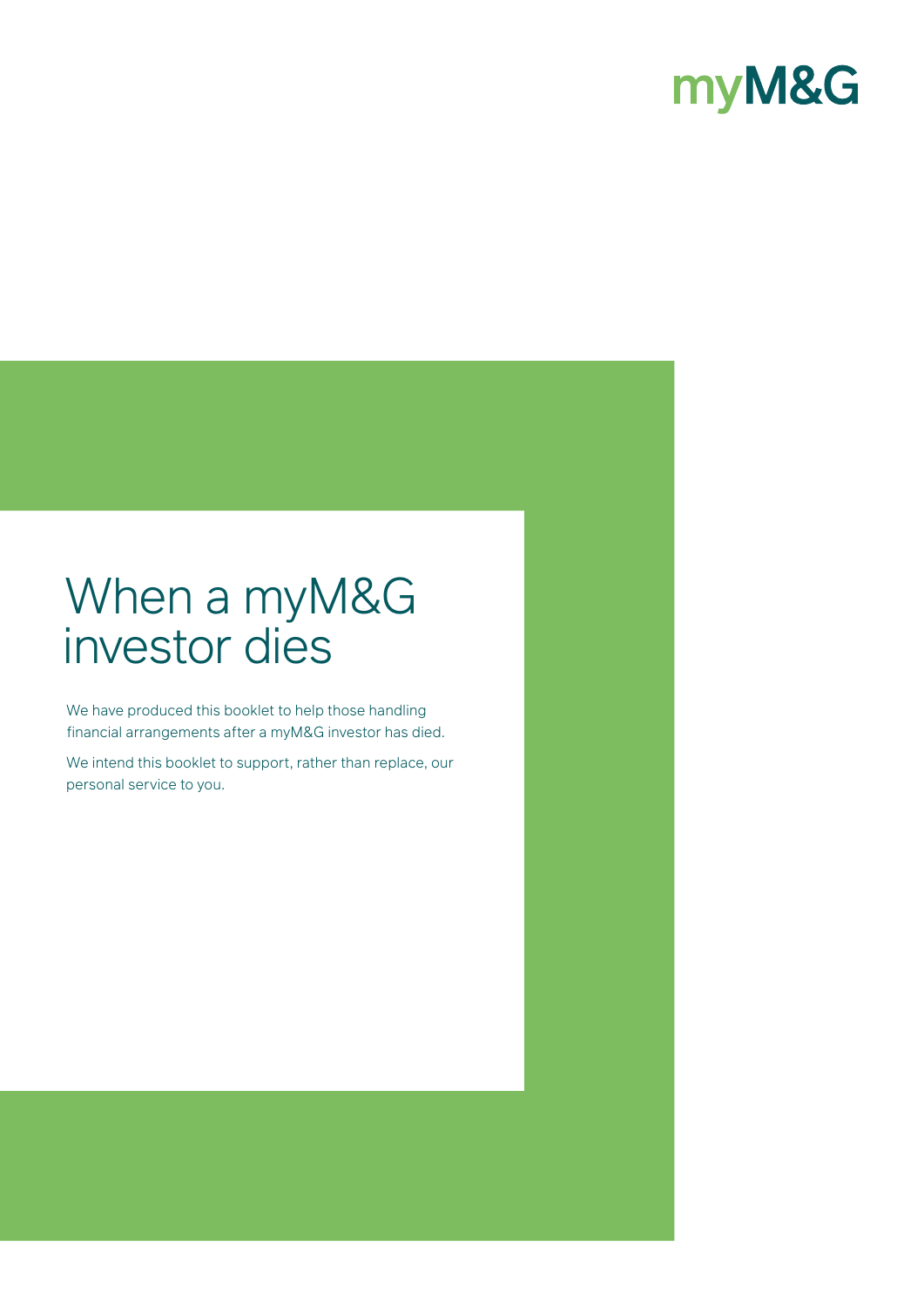# Informing myM&G

# **Knowing what your options are will help you make the right decisions at a difficult time**

You shouldn't make any important decisions about the investment until you are ready, and we won't ask you to do so. On this page we set out the three steps you need to take when informing us of an investor's death.

## Step 1 – Send us an original death certificate

You may have contacted us in order to inform us of the death, but we also require written notification and the original death certificate so that we can be sure that we have recorded all the details accurately.

Please go to **page 4** for more information on what to send us.

## Step 2 – Send us either the Grant of Representation or a Small Estates Form

We require the legal documentation to confirm who is authorised to act on behalf of the estate. You will need to send us a Lead Executor Notification Form along with either:

- A Grant of Representation (for example a Grant of Probate) or
- A Small Estates Form together with a copy of the will, where one exists.

Please go to **page 7** for more information on which documentation you will be required to send.

## Step 3 – Make a choice on whether to sell or transfer the investment

Once you are ready to distribute the estate, we will accept the Executors' or Administrators' instructions to transfer or sell the investments.

Please go to **page 8** for more information on your options.

## **How we use your personal information**

We collect personal information from you that is necessary for us to provide you with the product or service you've requested and to comply with legal or contractual requirements.

We will use the information provided to confirm your identity and permanent residential address.

For a copy of our full Privacy Notice, please visit www.mandg.co.uk/privacynotice This gives further information about how and why we use your personal information, who we may share it with and your individual rights.

If you are not the named Executor/Personal Representative of this investment, or you are one of many, please ensure this information is passed to all relevant parties.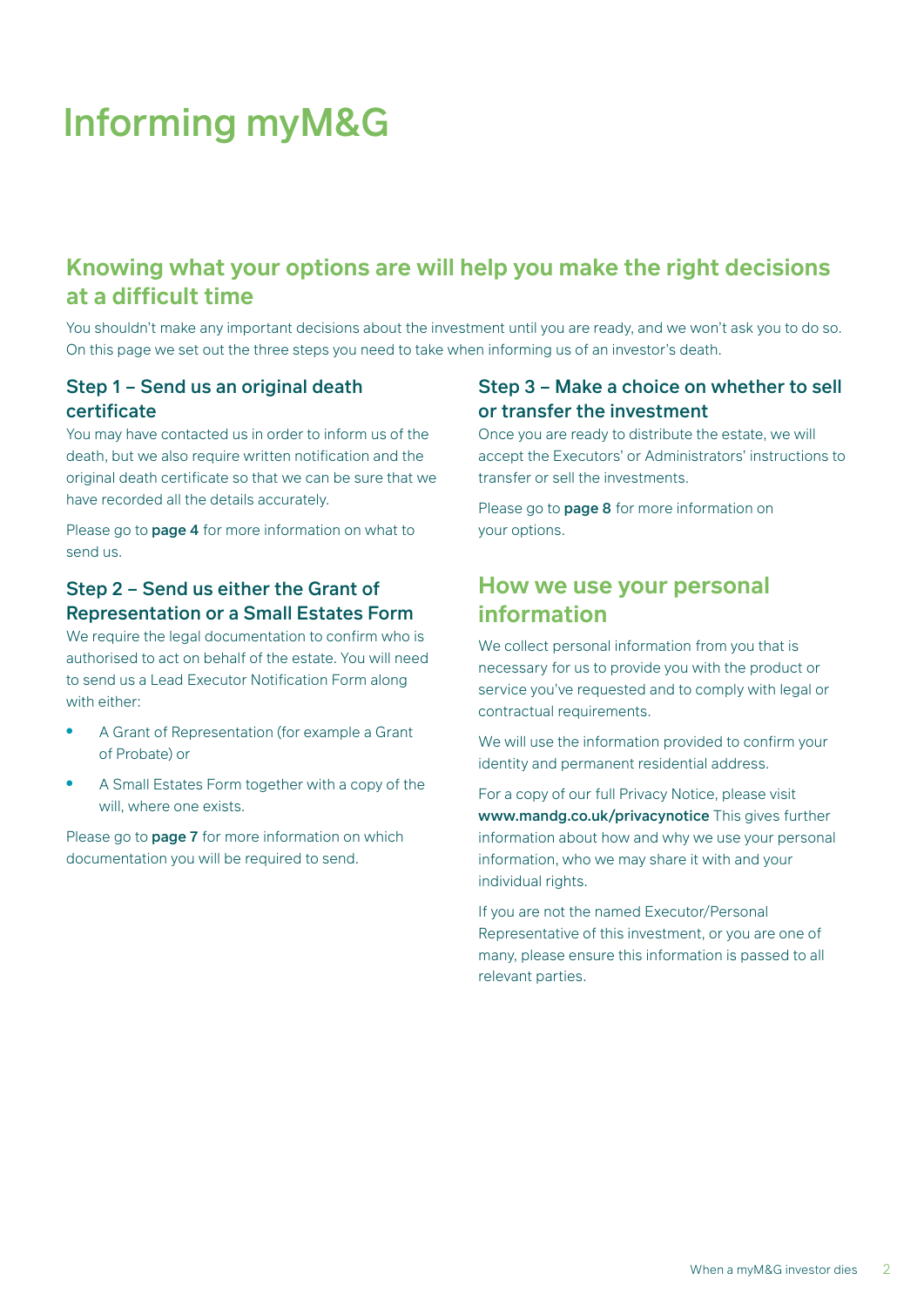# **Contents**

| Sending us the original death certificate 4     |
|-------------------------------------------------|
| The period between informing myM&G              |
|                                                 |
| Grant of Representation or Small Estates Form 7 |
| Choosing whether to sell or transfer8           |

## **Who is M&G?**

Since the very beginning, our investors and their goals have been our focus. In 1931, we launched Britain's very first unit trust, giving every investor the opportunity to benefit from the growth potential of 'blue-chip' companies. So not only are we one of the country's most experienced investment managers, we also offer a level of fund management expertise rivalled by very few.

When it comes to managing your money, you are in experienced hands.

The value of the fund's assets will go down as well as up. This will cause the value of your investment to fall as well as rise and you may get back less than you originally invested.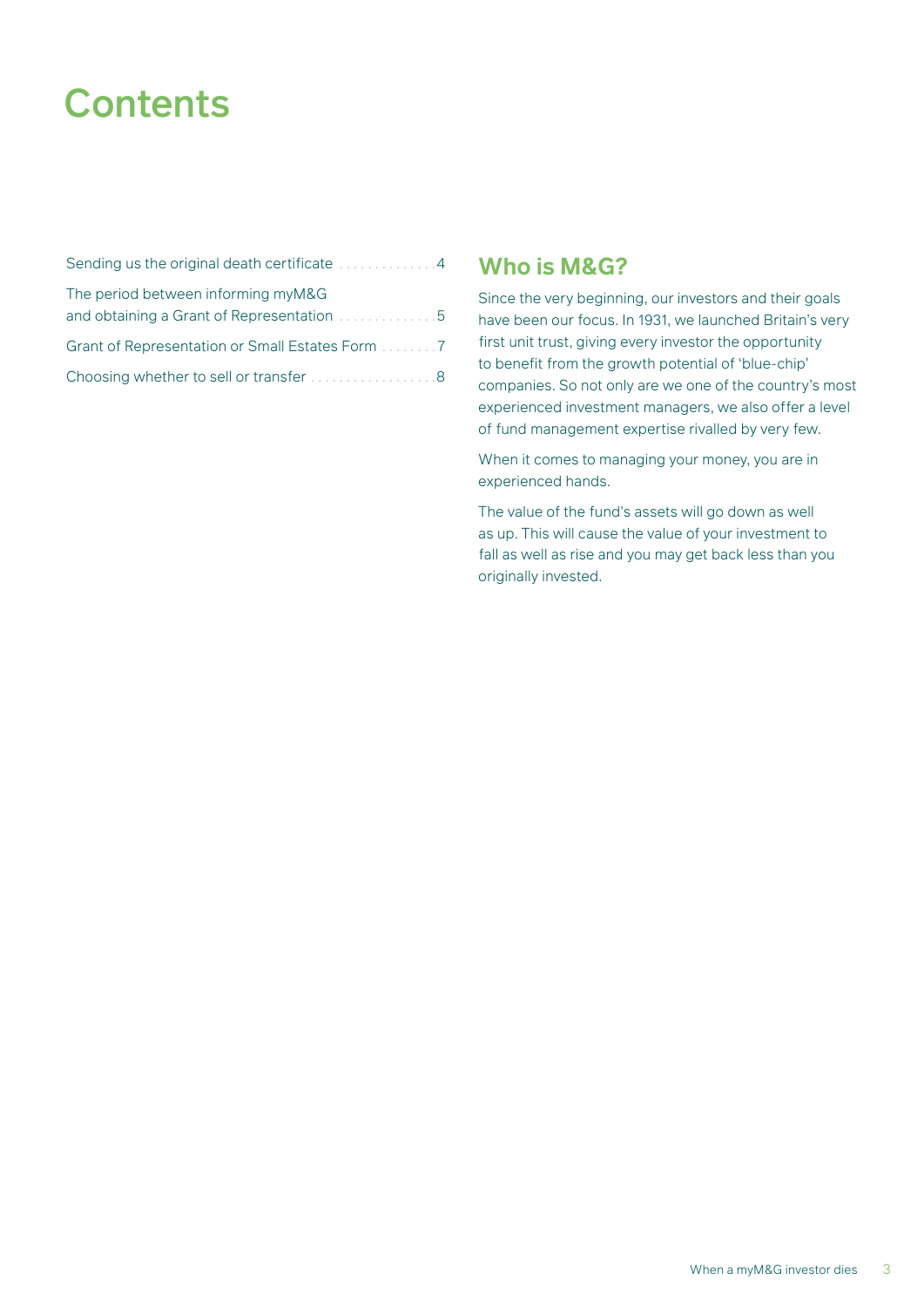# Step 1

# **Sending us the original death certificate**

### The death certificate

We will need to receive the original death certificate along with a covering letter.

### The covering letter should include the

- following information:
- Deceased's full name
- Customer's full name
- Customer's full address
- Customer's date of birth
- Customer's account number (if known)
- Name of the individual sending the death certificate
- Address of the individual sending the death certificate (to allow us to return this)

This information should be sent to:

myM&G 1 Tanfield Edinburgh EH3 5DA

## **What happens next**

#### Upon receipt of the original death certificate, we will:

- Update our client records to acknowledge the investor has passed away.
- Return the death certificate to the individual who sent this to us by recorded delivery by close of business the following working day.
- Send a valuation as at the date the investor died for probate purposes. This will be sent within five working days of receiving the death certificate.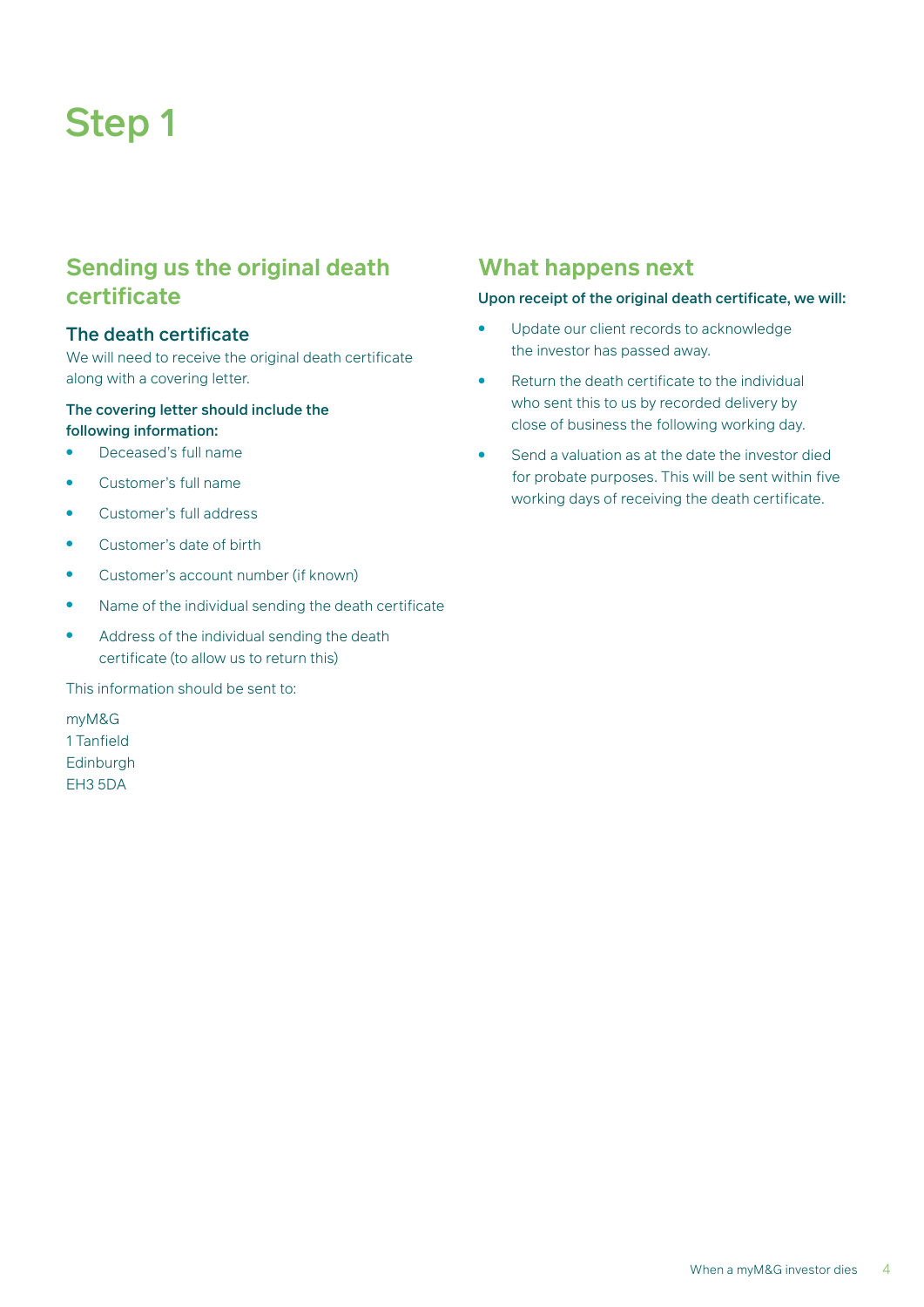# **The period between informing myM&G and obtaining a Grant of Representation**

### Making changes in this period

After we are notified of the death, the investments continue to have the opportunity to grow and earn money as before. Please remember that prices will go down as well as up. This will cause the value of your investment to fall as well as rise and you may get back less than you originally invested.

### General Investment Account Joint Account

- 1. Notify us of the date of death, quoting the account number if possible, and include the original death certificate.
- 2. We will close the joint account and a sole account will be opened in the remaining holders name. The holding will then be transferred to this new sole account.
- 3. If you had any Direct Debits set up in the joint account these will be cancelled and you will need to set them up again in the new sole account.

### General Investment Account Sole Account

- 1. Notify us of the date of death, quoting
- 2. This is all you need to do at this stage.
- 3. A letter will be sent to you quoting the valuation of the holding at the date of death for probate purposes.
- 4. The client records will be updated to show that the investor has died.
- 5. We will remove all access to the online account and cancel any pending transactions.
- 6. While you prepare to wind up the estate, the holding will continue to benefit from M&G's investment expertise.
- 7. Please contact us again once you have the Lead Executor Notification Form\* along with one of the following:
	- **•** Grant of Representation
	- **Letters of Administration**
	- Certificate of Confirmation (Scotland)
	- A completed Small Estates Form\* and a copy of the will, where one exists

## Individual Savings Account (ISA)

- 1. Notify us of the date of death, quoting the account number if possible, and include the original death certificate.
- 2. This is all you need to do at this stage.
- 3. A letter will be sent to you quoting the valuation of the holding at the date of death for probate purposes.
- 4. The client records will be updated to show that the investor has died.
- 5. We will remove all access to the online account and cancel any pending transactions.
- 6. Where the date of death is prior to 6 April 2018, the tax benefits that apply to an ISA will be removed.
- 7. Where the date of death, is on or after 6 April 2018, the tax benefits will be retained until either the ISA is closed or three years after the anniversary of the date of death, whichever is earlier.
- 8. Please contact us again once you have the Lead Executor Notification Form\* along with one of the following:
	- **Grant of Representation**
	- **Letters of Administration**
	- Certificate of Confirmation (Scotland)
	- A completed Small Estates Form\* and a copy of the will, where one exists

\*Please visit www.mymandg.co.uk or call the Investor Services team on 0808 178 4035 for the Small Estates Form and the Lead Executor Notification Form.

For other assets we recommend that you consult a legal adviser or visit a Citizens Advice Bureau.

Please see page 9 for a list of useful contacts.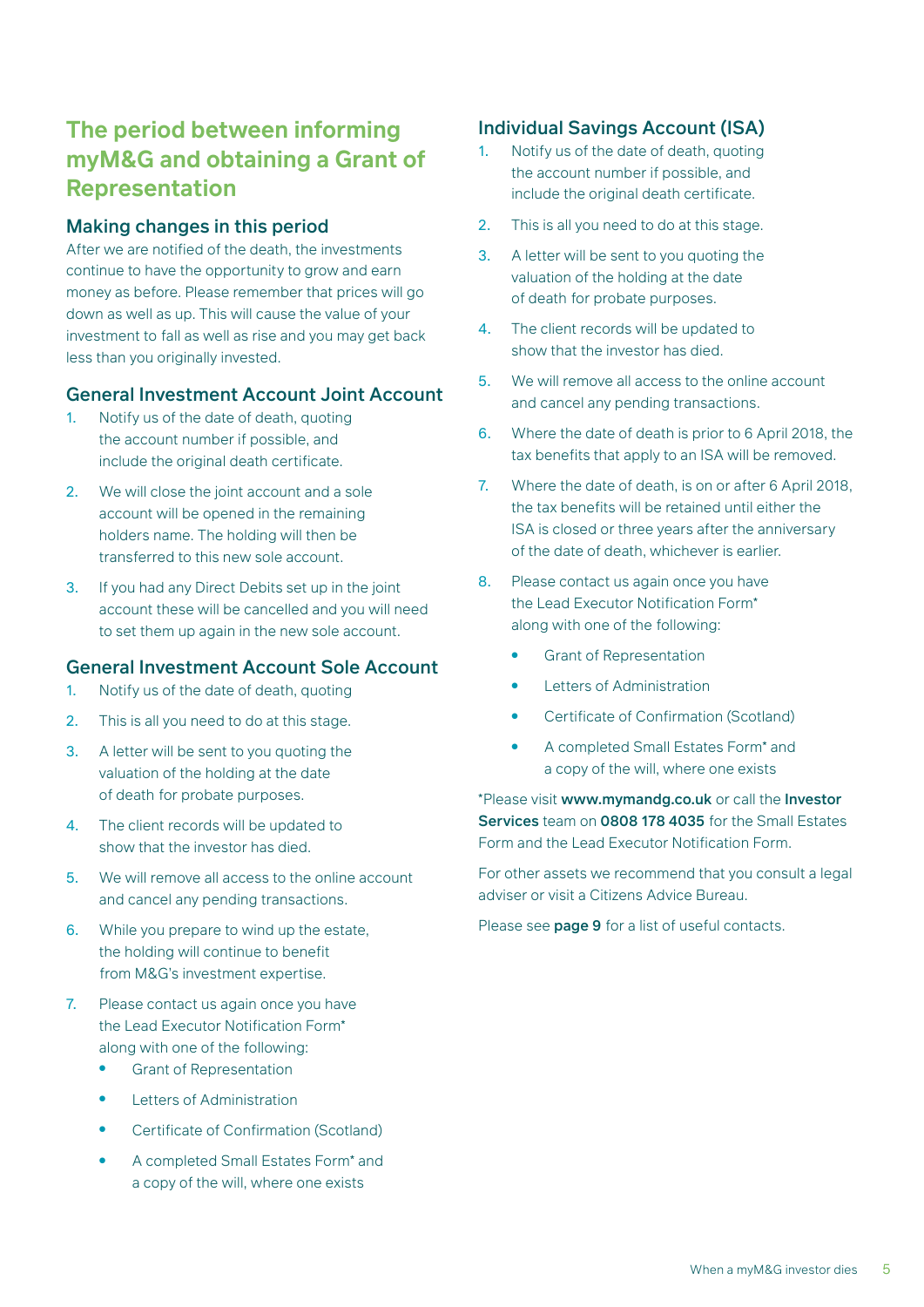# **What happens to an account after we receive the death certificate?**

# Direct Debit

### Sole Account

If we have been collecting regular contributions into an ISA or General Investment Account (GIA) by Direct Debit from a bank account for the investor, we will stop collecting as soon as we are formally notified of the death and have received the original death certificate.

#### Joint Account

If the nominated bank account is registered in the name of the deceased investor, we will stop collecting contributions, as soon as we are formally notified of the death and have received the original death certificate. We will close the joint account and a new sole account will be set up for the remaining holder. The holding will be transferred to this sole account. Should the remaining holder wish to restart the Direct Debit, they will need to set this up in the sole account as a new Direct Debit.

### 'Share my account' access Sole Account

All 'Share my account' access will be removed as soon as we are formally notified of the death and have received the original death certificate.

#### Joint Account

All 'Share my account' access will be removed as soon as we are formally notified of the death and have received the original death certificate.

Once the new sole account has been set up in the name of the remaining holder, they will need to set up 'Share my account' access again.

### Income payments Sole Account

#### GIA

If you hold Income shares, these will automatically be converted to Accumulation shares, where available, once we have received proof of the death.

### ISA

If the death occurred on or after 6 April 2018, the tax exemption benefits of the ISA will remain in place and it will become a 'continuing deceased ISA'. The ISA will cease to be a continuing account and will no longer have tax exemptions on its closure or on the third anniversary of death, whichever is earlier.

Once we have been formally advised of the death – through receipt of written notification and the death certificate – any Income shares held will automatically be converted to Accumulation shares, where available.

If the death occurred before 6 April 2018, the tax exemption benefits of an ISA investment cease to apply from the date of death. Where a gross income payment has been made after the date of death, the taxable element will be declared to the Lead Executor as it is the responsibility of the Personal Representative to declare tax to HM Revenue & Customs (HMRC).

Once we have been formally advised of the death – through receipt of written notification and the death certificate – we will no longer pay gross distributions, and net distributions will be reinvested until we receive your instructions. The investment will be treated in the same way as any other holding of the estate for Income Tax and Inheritance Tax purposes.

#### Joint Account

If the deceased's nominated bank account was linked to the jointly held GIA, income payments will be held until we have received and verified the nominated bank account for the surviving holder.

We will then issue payment to this bank account. If the surviving holder's nominated bank account was linked to the jointly held GIA, income will continue to be paid as usual.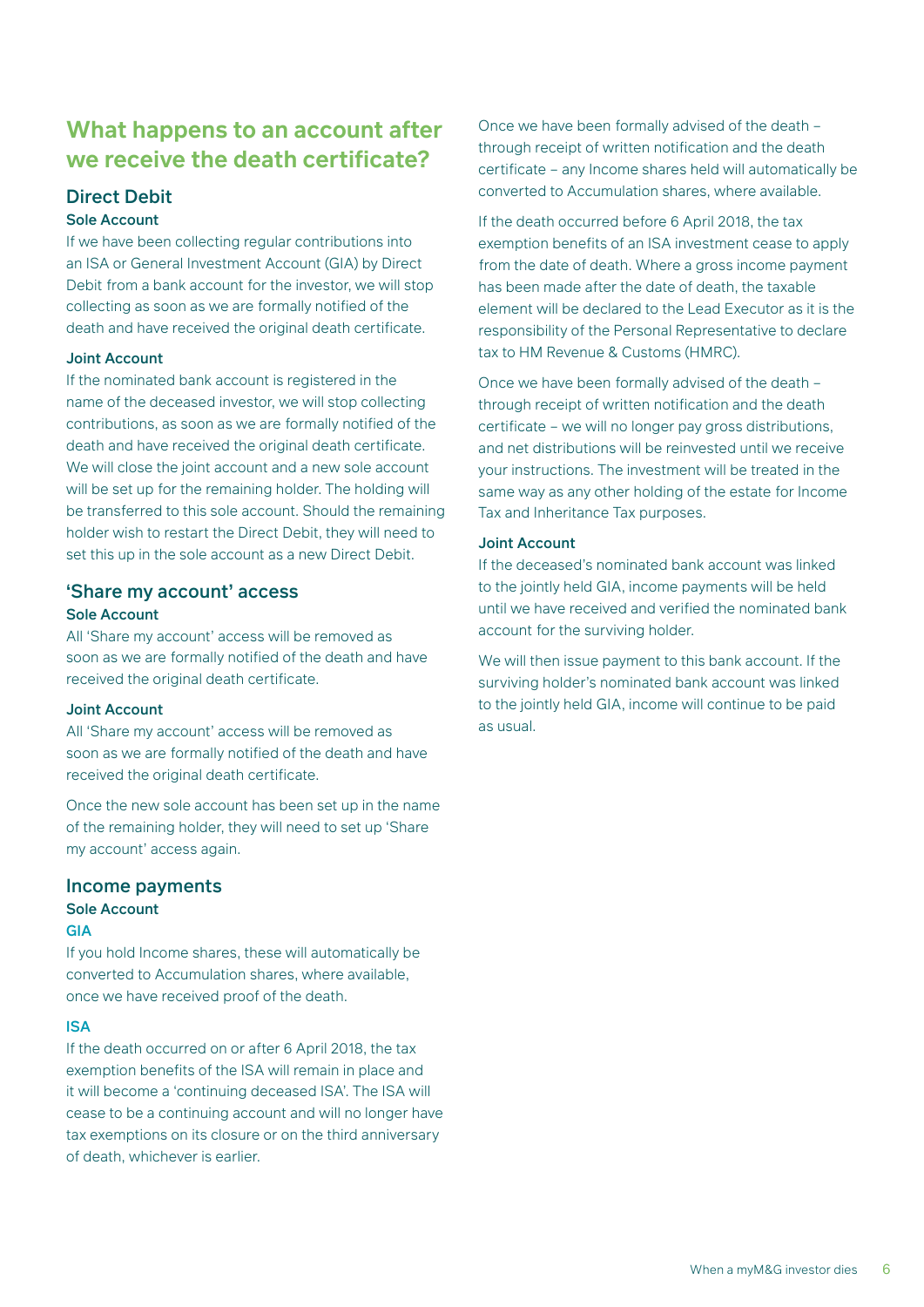# Step 2

## **Grant of Representation or Small Estates Form**

### Valuing the estate

You will need to know the exact value of the estate on the date of death, as this is the basis for calculating any inheritance tax liability. If the estate is small, you may not need a Grant of Representation. Different companies have different definitions of 'small'.

In our case it is where the total value of the myM&G investment is £36,000 or less and you have not applied for a Grant of Representation, and do not intend to do so.



Once you have received this, send us either the original or a correctly certified copy, along with a completed Lead Executor Notification Form.

Complete the Small Estates Form and send this to us along with a copy of the will, where one exists and a completed Lead Executor Notification Form.

#### Please note

Due to Anti-Money Laundering Regulations we will need to verify the identity of the Lead Executor and their bank account.

### If the Grant of Representation was obtained abroad

If authority to act for the late investor was granted abroad (including the Channel Islands, Isle of Man and the Republic of Ireland), please contact us to discuss your specific situation.

#### Inheritance Tax liabilities

As Inheritance Tax must be paid prior to a Grant of Representation being issued, we cannot send investment proceeds directly to HM Revenue & Customs (HMRC), instead we will send them to the Executors.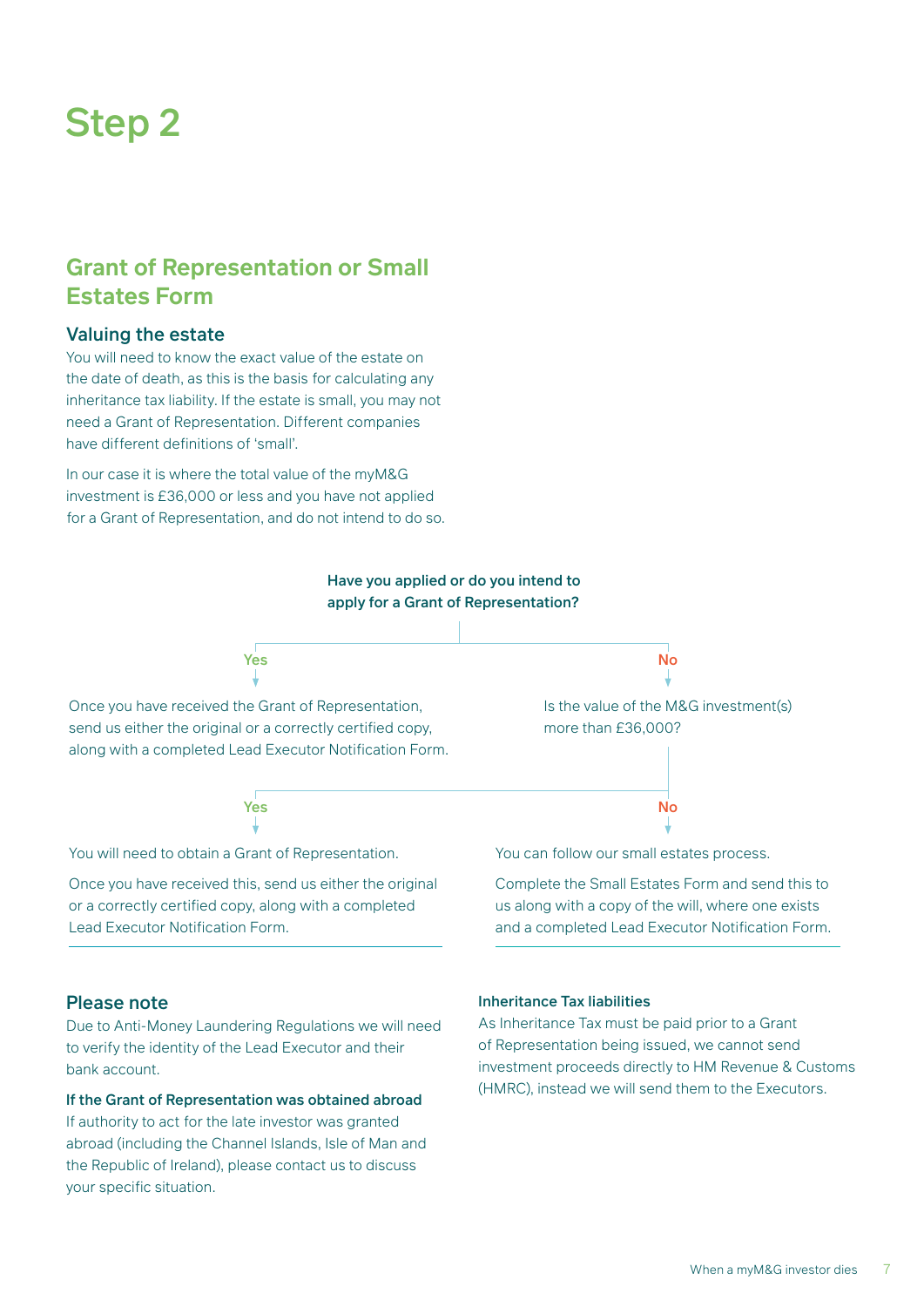# Step 3

## **Choosing whether to sell or transfer**

### Option 1 – Transfer the investment to the **Beneficiaries**

Once you are ready to distribute the estate, we will accept the Lead Executor's instructions to transfer or sell the investment.

A Beneficiary may prefer to inherit a holding rather than receive cash, and you may transfer an investment directly to the person who inherits.

In order for a Beneficiary to become the new owner of the investment, they will need to complete the following steps if they do not already hold investments with myM&G:

- Register for myM&G by visiting www.mymandg.co.uk
- Once full registration is complete, an investment of at least £1 will need to be made to open the investment account

Once the above is completed, the Lead Executor should contact Investor Services to confirm what shares need to be transferred and who these should be transferred to. It will take up to five working days for this transfer to be complete.

The Beneficiary will then become the outright owner of the myM&G investment and will be able to make changes as required.

If a specific investment is to be divided between two or more Beneficiaries, you will not need to sell in order to divide the investment between two or more Beneficiaries, as we can transfer a proportion to each person. Each beneficiary will become the outright owner of part of the myM&G investment.

All shares transferred will be in a GIA. Should the Beneficiary wish to move these into an ISA, they can complete the GIA to ISA transfer journey once the shares are registered in their own name.

You can choose to transfer some of the holdings via the process above and sell the remaining holdings. For more information on selling these holdings, see Option 3.

## Option 2 – APS ISA allowance

If your late spouse or civil partner held an ISA and died on or after 3 December 2014, you can inherit an additional ISA allowance called the Additional Permitted Subscription (APS) ISA allowance. The APS ISA allowance allows you to make contributions into an ISA up to the value of your spouse or civil partner's ISA. If your spouse died before 6 April 2018, your APS ISA allowance will be the value as at date of death. If your spouse died on or after 6 April, your APS ISA allowance will be the higher value of either:

- Value on date of death
- Value on ISA closure or third anniversary of death (whichever is earlier)

This is in addition to your personal annual ISA allowance.

For further information about the APS ISA allowance, who is eligible and how you can register and subscribe to your APS ISA allowance, please go to www.mymandg.co.uk/frequently-asked-questions

### Option 3 – Sell the investment

You can sell all or part of the investment.

Once we have received the Grant of Representation or Small Estates Form, you can sell the investment by instructing us to do so in writing, making sure to include the:

- Name of the deceased
- Account number (if known)
- Details of the shares to be sold
- Date and signature of the Lead Executor

Please note, we will need to verify the identity and bank account details of the Lead Executor before we release the proceeds.

We will then sell the investment at the next available valuation point and send the proceeds to the Lead Executor no later than three working days. The payment will be made by BACS to the Lead Executor's bank account as supplied on the Lead Executor Notification Form.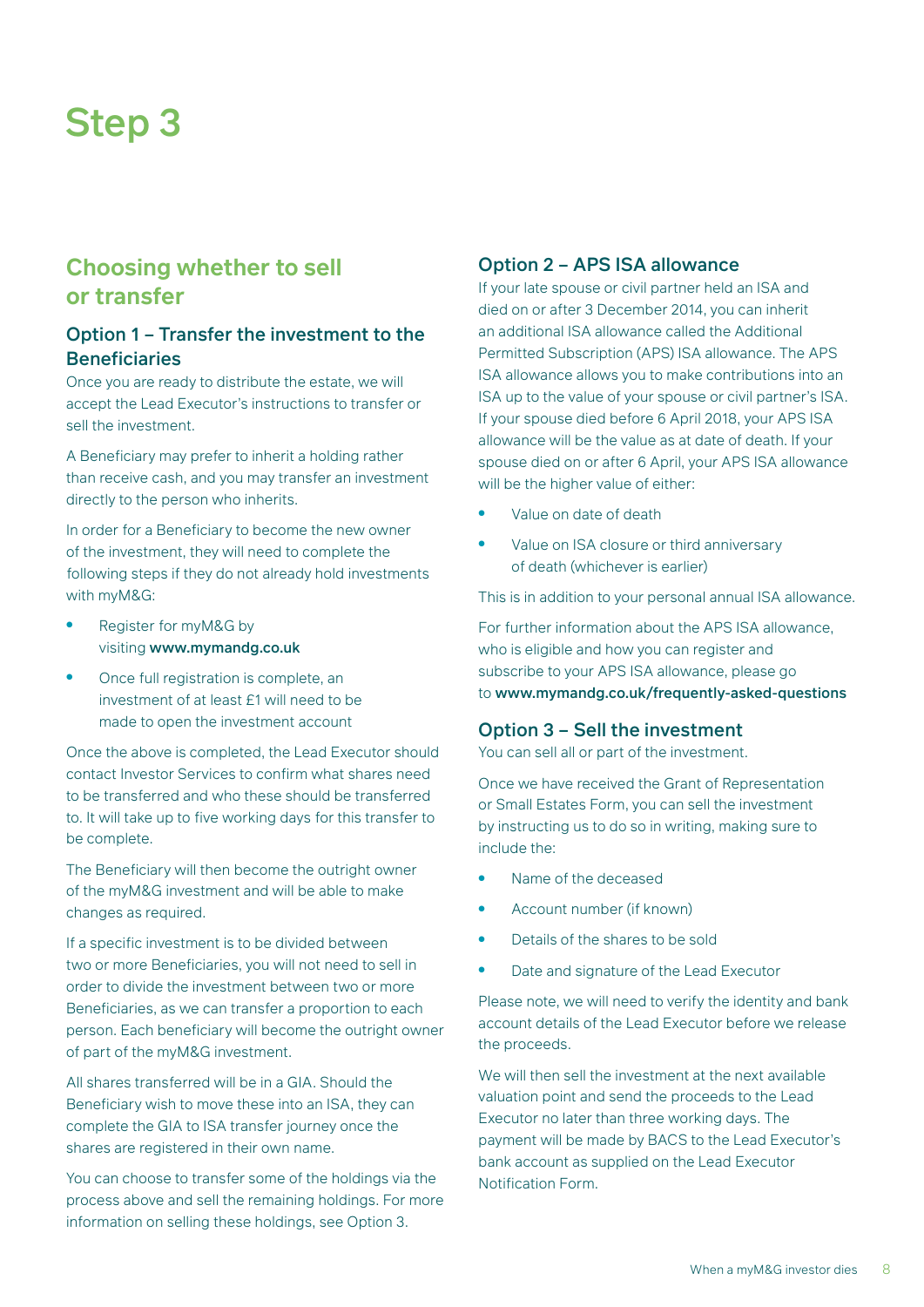# Useful contacts

# **Age UK**

Email: contact@ageuk.org.uk Website: www.ageuk.org.uk Telephone: 0800 055 6112

### If you live in Wales

Email: advice@agecymru.org.uk Website: www.ageuk.org.uk/cymru Telephone: 08000 223 444

### If you live in Scotland

Email: helpline@agescotland.org.uk Website: www.ageuk.org.uk/scotland Telephone: 0800 12 44 222

### If you live in Northern Ireland

Email: advice@ageni.org Website: www.ageuk.org.uk/northern-ireland Telephone: 0808 808 7575

## **Your local Citizens Advice**

### If you live in England and Wales

Website: www.citizensadvice.org.uk Telephone: In England call 03444 111 444 In Wales call 03444 77 20 20 TextRelay users should call 03444 111 445

### If you live in Scotland

Website: www.cas.org.uk Telephone: 03454 04 05 06

### If you live in Northern Ireland

Website: www.citizensadvice.org.uk/nireland Telephone: 0800 028 1881

## **Cruse**

Website: www.cruse.org.uk Telephone: 0808 808 1677

## **Independent Financial Adviser (IFA)**

Website: www.unbiased.co.uk

## **Money Matters**

Email: advice@moneymattersweb.co.uk Website: www.moneymattersweb.co.uk Telephone: 0141 445 5221